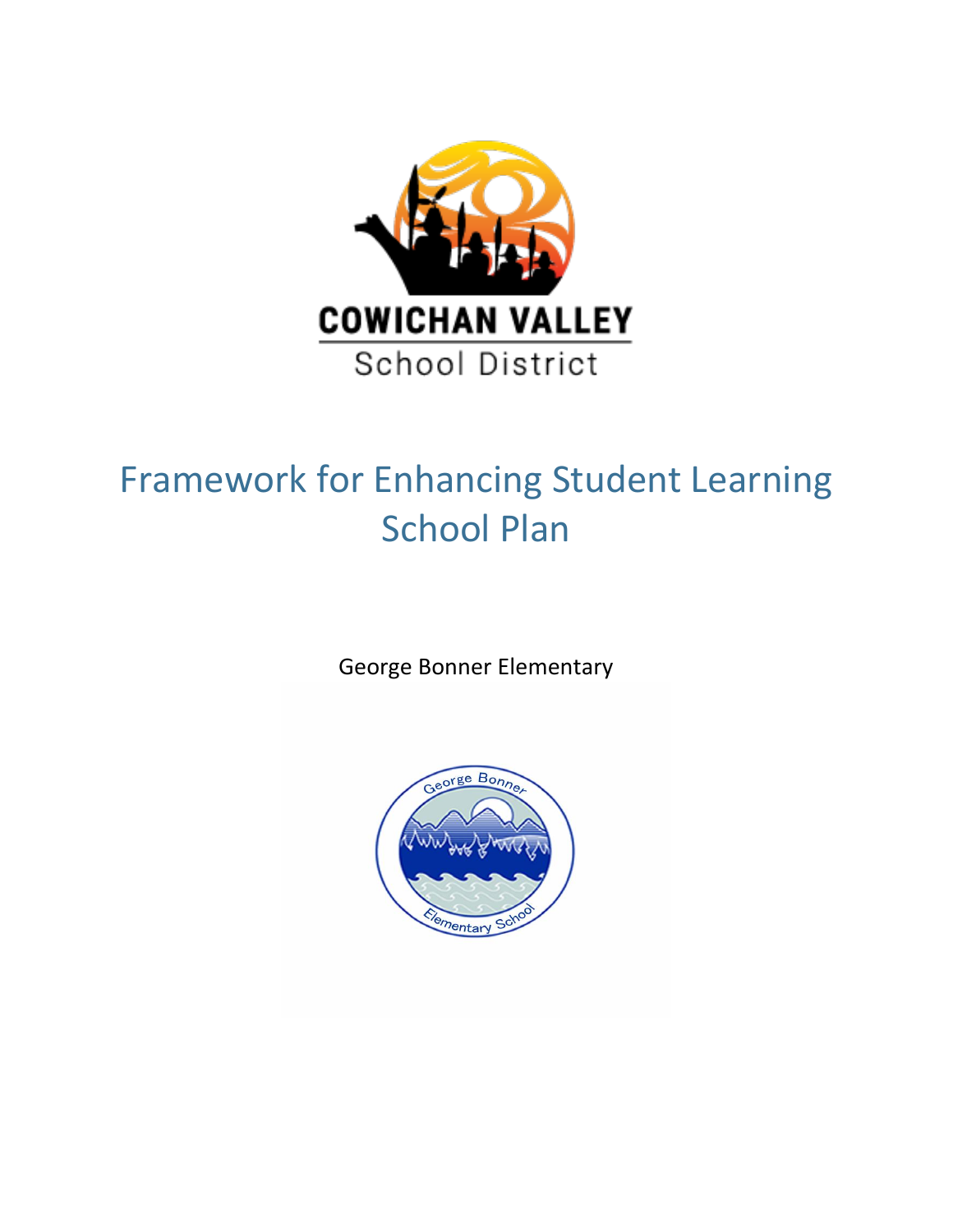### **Our Story**

George Bonner is a beautiful modern facility with large open spaces. We have two gyms, a designated music/band space, a drama room, an amazing maker space and a full cooking lab. We have an outstanding outside area including a large field, two playgrounds, an outdoor learning space, garden beds, an indigenous garden and an outdoor kitchen.

The George Bonner Elementary School catchment includes the surrounding Cobble Hill area and Mill Bay. George Bonner enrolls students in Kindergarten to Grade 7. The students come from a wide range of socio-economic backgrounds. The projected enrollment for 21/22 is 473 students. The student population includes approximately 75% middle class Caucasian families, 25% with indigenous ancestry, including 5% from the local Malahat Nation. We have approximately 16% of our students with individual education plans and at least 10% of students are identified as 'at risk' for socialemotional health and development.

At George Bonner, we celebrate outdoor education, from the outdoor classroom to the many trips to local outdoor environments (streams, oceans, forests, etc.) Our students enjoy daily physical activity from both their classroom teacher as well as with a specialist physical education teacher. We value, respect and celebrate the local indigenous culture and ancestry. We value diversity in staff and students and value acceptance and teamwork throughout the school community.

#### **Our Learners**

Our students are good environmental stewards who are resilient and embrace change and innovation. They have good literacy and numeracy skills.

We want to continue with numeracy development (as per the recent FSA results) although when looked at holistically, student skills are relatively strong.

We want to ensure our most vulnerable learners are embraced, including our children in care as well as Indigenous students and those "at-risk" for mental health, social and engagement issues have strong connections to the school.

We have assessed DART, DWW, FSA, Report Card totals, and the Grade 4 and 7 student success survey.

For "street data", we looked at student attendance, the number of students in clubs, number of students requiring learning assistance, the number of local field trips, office referrals and school based team referrals.

This year absences were a lot higher than previous years due to the pandemic. There were far fewer clubs offered by staff this year than in previous years where approximately 75% of staff volunteered to run at least one club or activity. Approximately 80% of grade 4-7 students participated in at least one club or activity prior to the pandemic.

Roughly 50% of our grade 1-3 students receive learning assistance in small groups throughout the year. In previous years 100% of teaching staff organized at least one field trip for their classes. Office referrals have been steadily declining since the school opened in 2013. School based team referrals have been steadily increasing during the past few years, especially at the primary level.